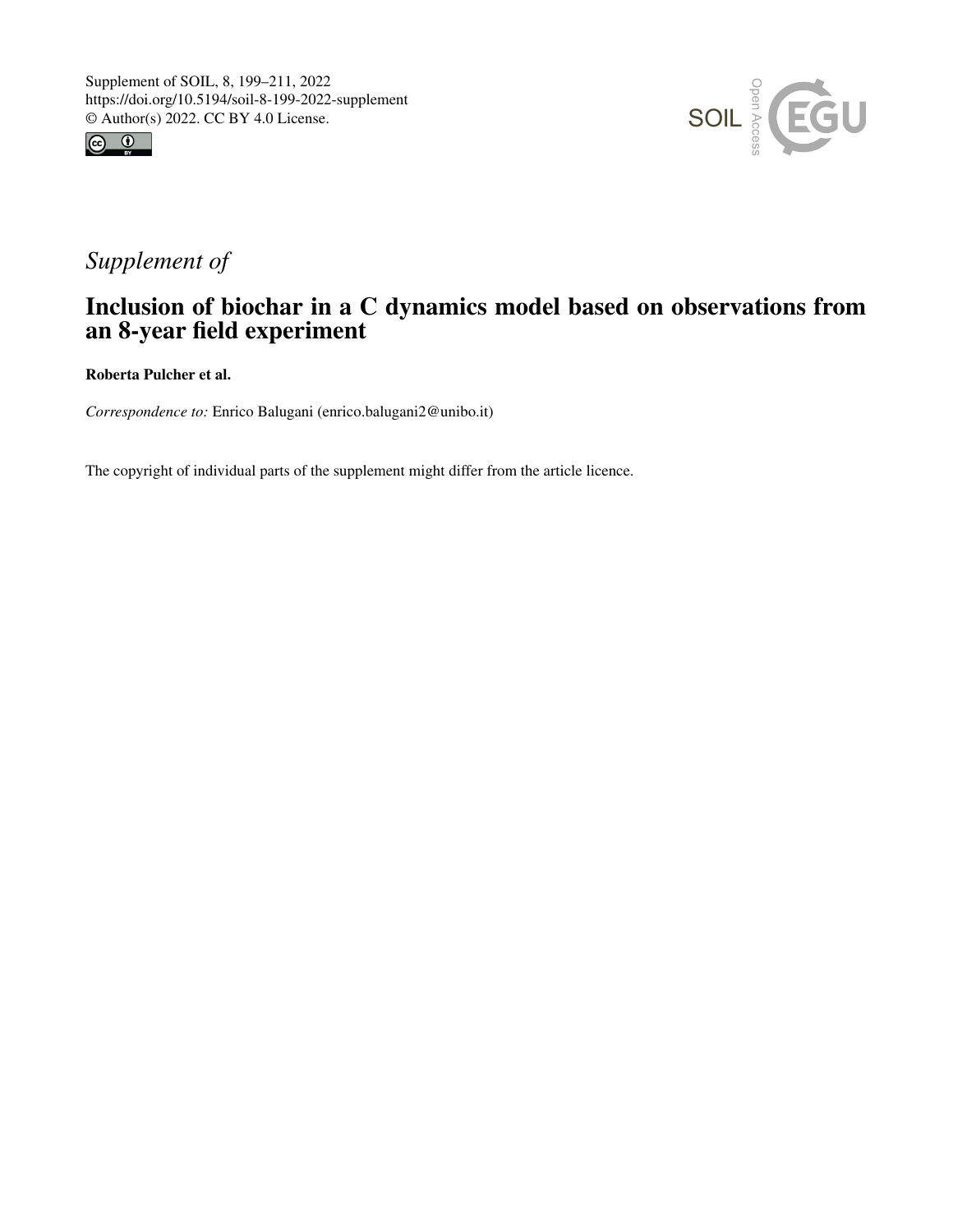#### **SUPPLEMENTARY MATERIALS FOR ARTICLE "Inclusion of biochar in a C-dynamics model based on observations from a 8 years field experiment", Pulcher et al. 2021.**

Figure S1 shows the stages of the study divided in two parts: data collection and modelling. Data collection covers (1) the field experiment conducted by Ventura between 2012 and 2014, (2) field experiment of the present study, (3) laboratory analysis of the soil sampled in 2020. The data collected were entered into the RothC model to simulate the degradation of C-biochar in soil over time. The modelling part includes a (4) spin-up run, where climatic, soil and agricultural practices data are the average year condition of control plots between 2012 and 2014 reported by Ventura et al. (2015) and the regional environmental agency 'Arpa'; (5) the calibration of the RothC model with data of control plots collected between 2012 and 2014; (6) validation of the RothC model with data collected between 2012 and 2020 in control plots. After validated the RothC model, we (7) modified the standard RothC model with the inclusion of biochar (called BC-RothC) and (8) calibrated the BC-RothC model with data collected between 2012 and 2014 in biochar-treated plots; lastly, the modelling part includes (9) the validation of the BC-RothC model with data collected between 2012 and 2020 in biochar-treated plots.

### **WORK PHASES**



**Figure S1.** Workflow of the study.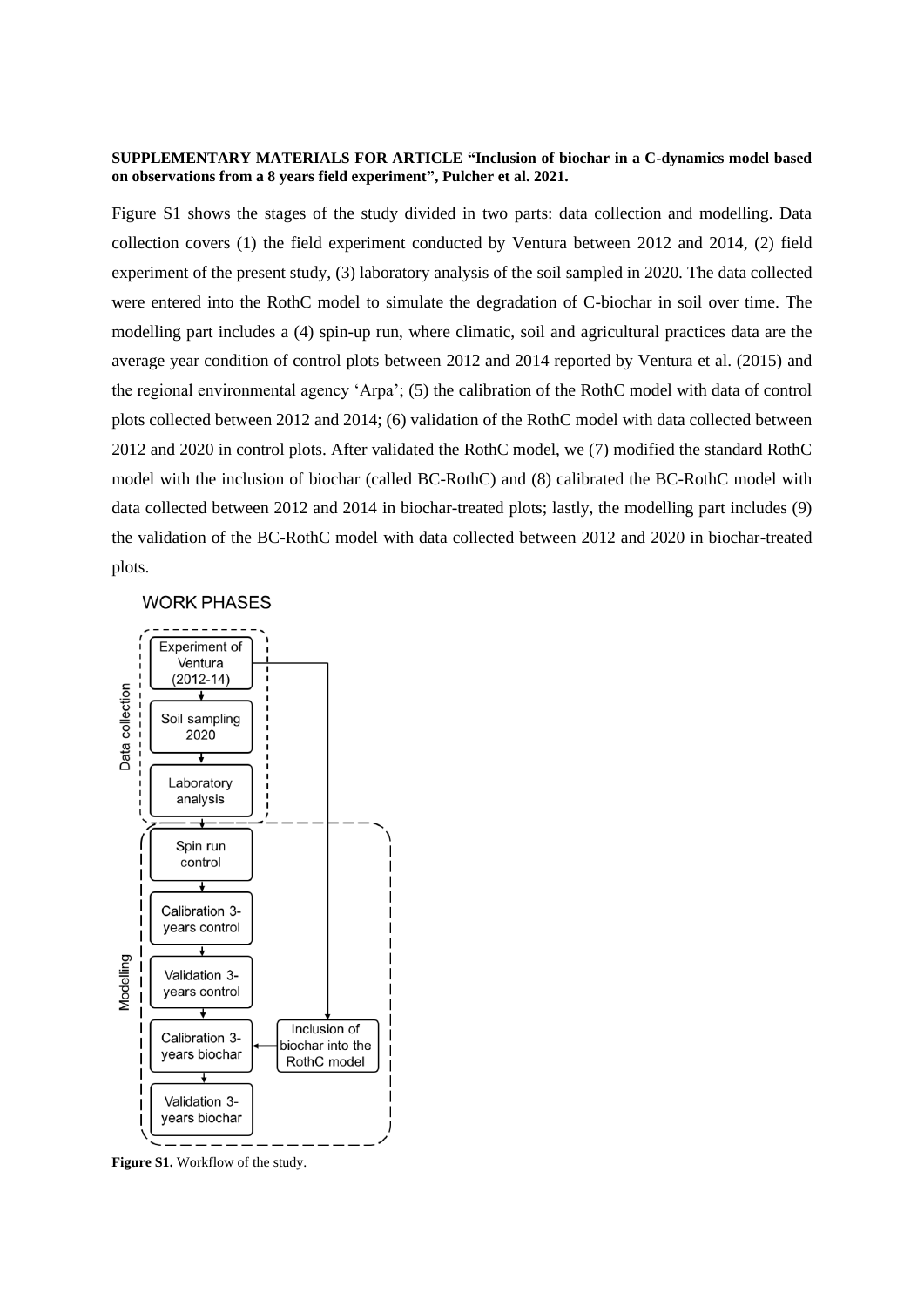| <b>RothC</b> input  |                                    | Monthly input (Month=1:12)               | Reference                                 |  |  |
|---------------------|------------------------------------|------------------------------------------|-------------------------------------------|--|--|
|                     |                                    |                                          |                                           |  |  |
| <b>Climatic</b>     |                                    |                                          |                                           |  |  |
|                     | Temperature (°C)                   | 1.9; 3.31; 8.28; 12.4; 16.87; 21.216;    | Monthly average data from 2001 to 2020    |  |  |
|                     | Precipitation                      | 22.85; 21.99; 17.63; 12.62; 7.014; 2.37  | by Arpa Piemonte                          |  |  |
|                     | (mm)                               | 46; 71.92; 83.89; 121.79; 162.9; 113.16; | Monthly average data from 2001 to 2020    |  |  |
|                     | <b>PET</b>                         | 98.73; 137.4; 117.75; 85.2; 203.96;      | by Arpa Piemonte                          |  |  |
|                     | (mm)                               | 117.52                                   | Monthly average calculated with FAO       |  |  |
|                     |                                    | 18.46; 30.97; 64.84; 90.14; 134.53;      | Penman-Monteith (Allen et al. 1998)       |  |  |
|                     |                                    | 162.63; 166.04; 151.54; 102.03; 55.65;   |                                           |  |  |
|                     |                                    | 25.4; 17.75                              |                                           |  |  |
| Soil                |                                    |                                          |                                           |  |  |
|                     | Reference<br>depth                 | 40                                       | Depth of soil sampling (Ventura et al.    |  |  |
|                     | (cm)                               |                                          | 2015)                                     |  |  |
|                     | Clay $(\%)$                        | 12.3                                     |                                           |  |  |
|                     | <b>Bulk</b> density                | 1.4                                      | Ventura et al. 2015                       |  |  |
|                     |                                    |                                          | Ventura et al. 2015                       |  |  |
| <b>Agricultural</b> |                                    |                                          |                                           |  |  |
| practices           | $\mathsf{C}$<br>inputs             | 1.8; 1.8; 1.2; 2.19; 2.19; 2.19; 2.19;   | Weighted average between DPM/RPM          |  |  |
|                     | (DPM/RPM, t C                      | 2.25; 2.3; 2.22; 2.16; 2.4               | of grass $(1.2)$ and grass $(2.4)$        |  |  |
|                     | $ha^{-1}$ )                        | 0; 0; 0.062; 0.362; 0.362; 0.362; 0.362; | Sum of above- and belowground inputs      |  |  |
|                     | OCm                                | 0.515; 0.731; 0.431; 0.252; 0.02         | from grass (Zanotelli et al. 2013; Pausch |  |  |
|                     | $\mathsf{C}$<br>$ha^{-1}$ )<br>(t) |                                          | and Kuzyakov 2018)<br>and poplar          |  |  |
|                     |                                    |                                          | (Ventura et al. 2019)                     |  |  |
|                     | Soil cover                         |                                          | Direct observation during previous        |  |  |
|                     |                                    | 0.6; 0.6; 0.6                            | experimental activity (Ventura et al.     |  |  |
|                     | <b>FYM</b>                         |                                          | 2015,<br>2019a)                           |  |  |
|                     | Irrigation                         |                                          |                                           |  |  |
|                     |                                    |                                          |                                           |  |  |
|                     |                                    |                                          |                                           |  |  |

**Table S1.** Climatic, soil and agricultural practices inputs required by the RothC model. Agricultural and climatic inputs are set on monthly basis, starting from January (month 1 of simulation) until December (month 12 of simulation).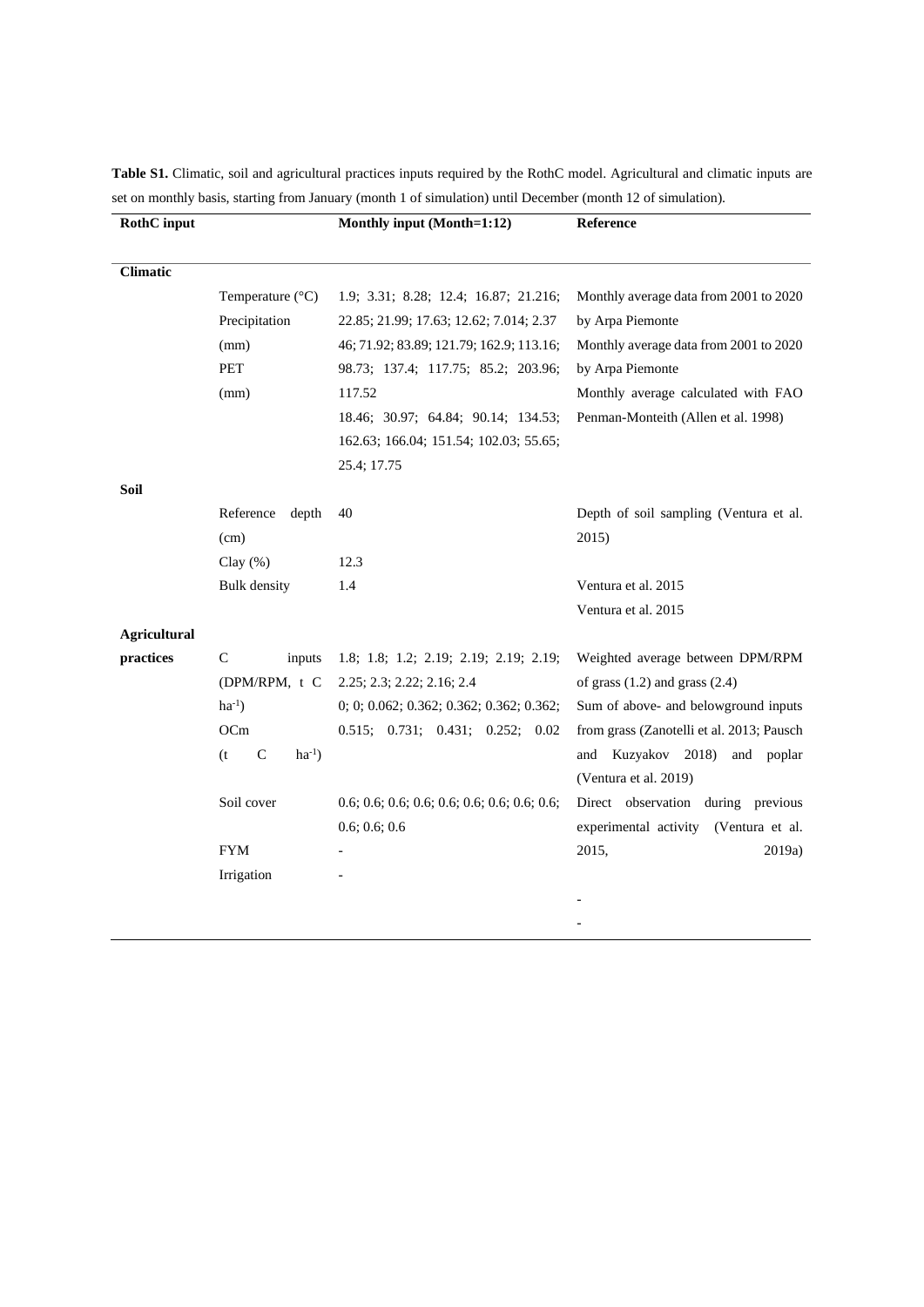**Table S2.** SOC stocks in control and biochar-treated plots, and C-biochar stock at 0-20 and 20-40 cm depths in 2013, 2015 and 2020. Values are reported as mean  $\square$  standard error among the treatments (n=4) for 2013 and 2015; and mean  $\square$ Standard error among the samples (n=5) for 2020. The letters 'a' and 'b' indicate, respectively, a statistically significant or insignificantly result.

| treatment    | Control          |       |              | <b>Biochar</b>    |                      |                      |  |
|--------------|------------------|-------|--------------|-------------------|----------------------|----------------------|--|
|              | Native SOC stock |       |              |                   | Biochar-C stock      |                      |  |
|              | $(t C h a^{-1})$ |       |              |                   | $(t C h a^{-1})$     |                      |  |
| Sampling     |                  |       |              |                   |                      |                      |  |
| period       | $0 - 20$         | 20-40 | $0 - 20$     | 20-40             | $0 - 20$             | 20-40                |  |
| (month/year) |                  |       |              |                   |                      |                      |  |
|              | 27.9             | 28.1  | 45.22        | 38.2 □            |                      |                      |  |
| 1/2013       | 0.23a            | 1.01a | $\Box$ 6.6 b | 8.73 <sub>b</sub> | $13.87 \square 5.96$ | $-0.23 \square 0.95$ |  |
|              |                  |       |              | 39.26             |                      |                      |  |
|              | 46.14            | 34.2  | 53.45        | $\Box$ 0.47       |                      |                      |  |
| 3/2015       | $\Box$ 3.2 a     | 2.52a | $\Box$ 3.6 b | $\mathbf b$       | $9.94 \square 3.51$  | $0.69 \square 0.24$  |  |
|              |                  |       | 46.13        |                   |                      |                      |  |
|              | $32.6\Box$       | 27.3  | $\Box$ 3.46  | 25.8              |                      |                      |  |
| 10/2020      | 1.24a            | 0.93a | $\mathbf b$  | 0.9a              | $8.47 \square 2.45$  | $1.46 \square 0.3$   |  |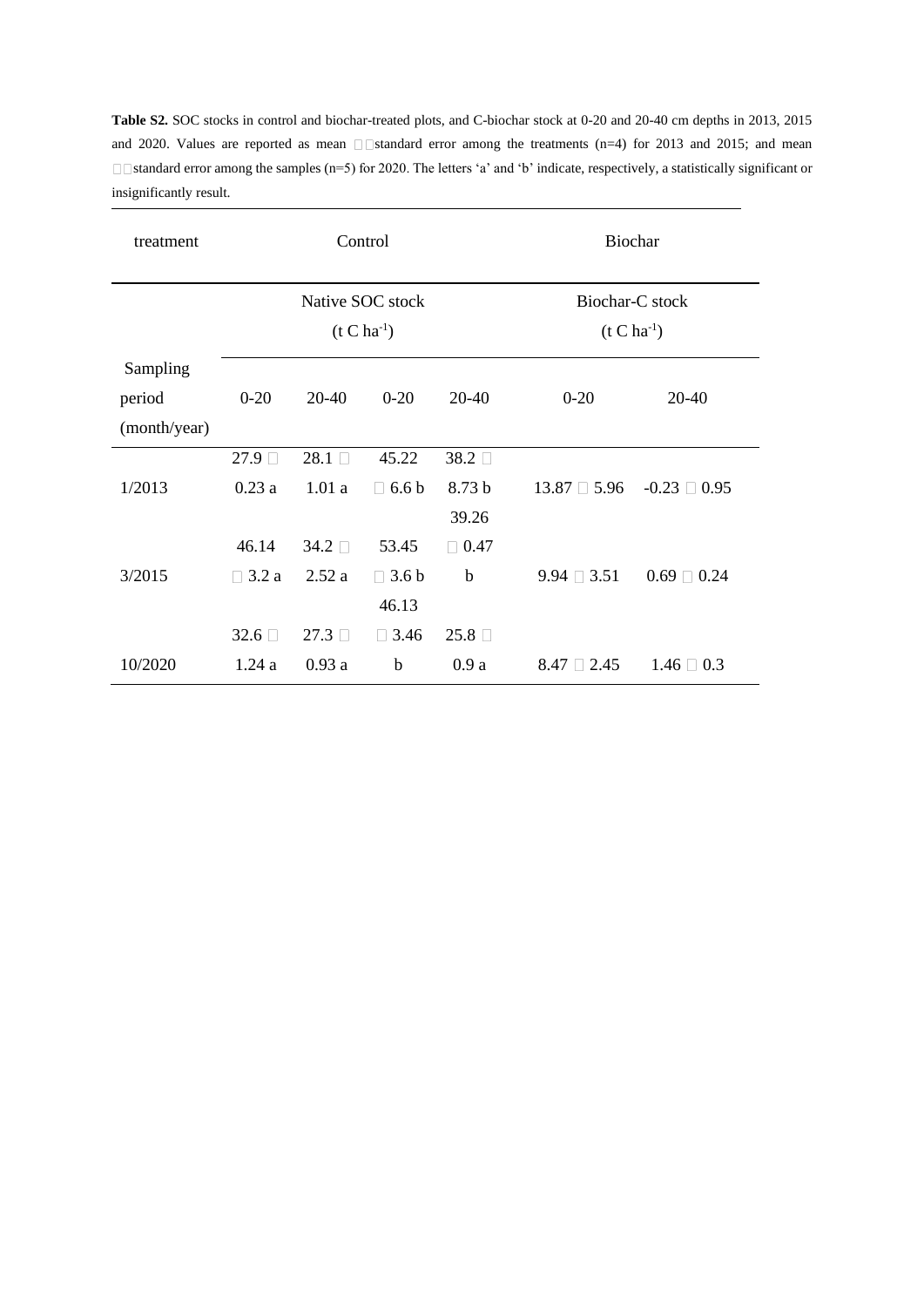

**Figure S2.** Model fit visualized as observed vs predicted values, for the data shown in Figure 2 in the main manuscript..

#### **Sensitivity Analysis (OFAT)**

Here we explored the response of the model BC-RothC, with all the same input for the model as detailed in the main article, changing only the main variables related to the biochar extension of RothC,  $k_{LAB}$ 4% and kREC 96%. This is, essentially, a one factor at a time sensitivity analysis, with the results from the validated simulation for biochar as a baseline.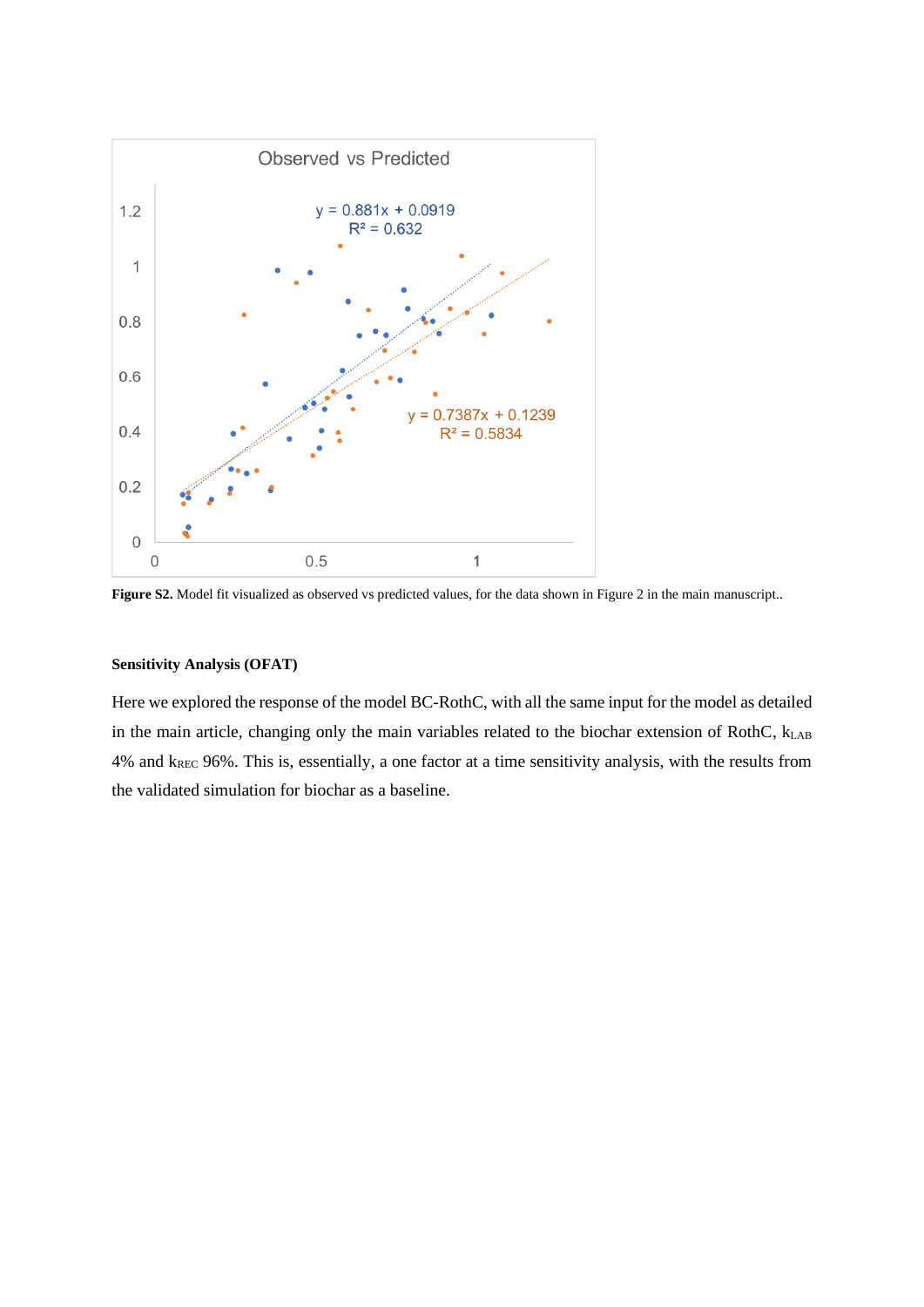

**Figure S3.** variation in biochar pool in BC-RothC, with respect to the baseline, with changing labile fraction degradation rate (Klab, yr-1).



Figure S4. variation in SOC pool in BC-RothC, with respect to the baseline, with changing labile fraction degradation rate (Klab, yr-1).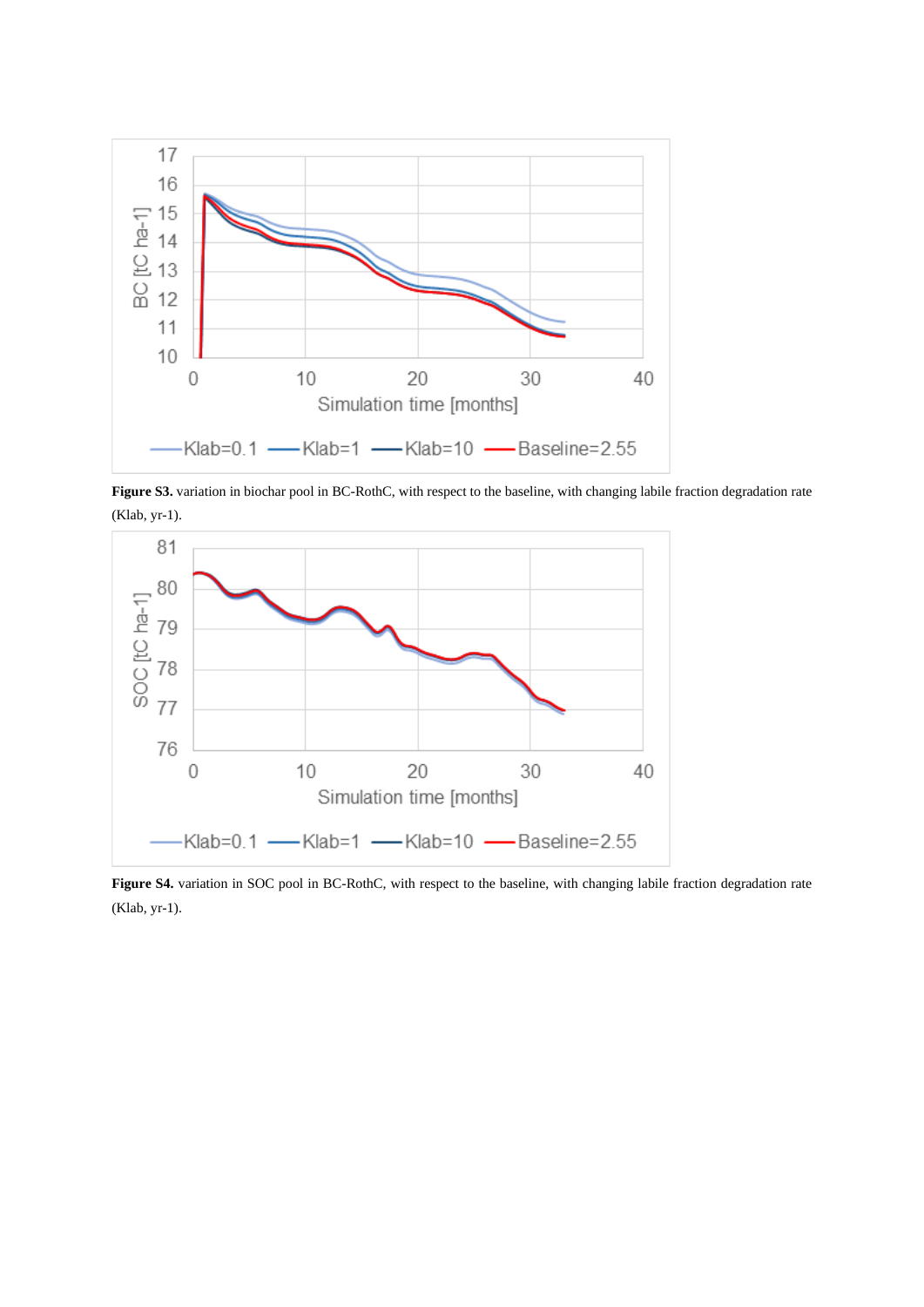

**Figure S5.** variation in biochar pool in BC-RothC, with respect to the baseline, with changing recalcitrant fraction degradation rate (Krec, yr-1).



Figure S6. variation in SOC pool in BC-RothC, with respect to the baseline, with changing recalcitrant fraction degradation rate (Krec, yr-1).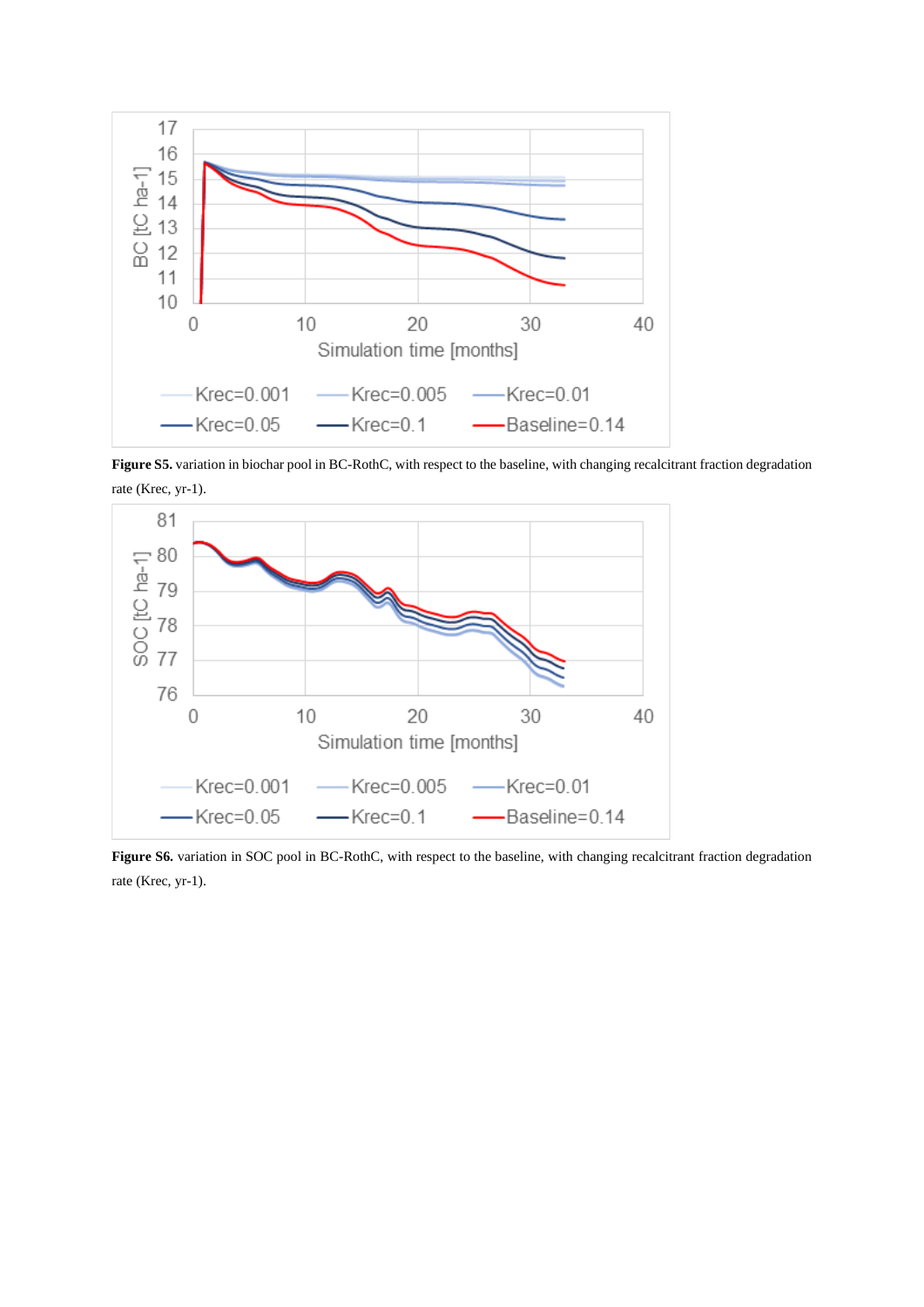

**Figure S7.** variation in SOC pool in BC-RothC, with respect to the baseline, with changing priming effect (pe, %). Negative pe means that SOC degradation is decreased, i.e. SOC is protected.

Figures S1 and S2 show that changing the degradation rate of the labile fraction of biochar (Klab), even by three orders of magnitude (from around 1 month to 10 years), has little effect on the amount of biochar that remains in the soil in the long run. This is to be expected due to the small fraction of labile biochar material in the study (4%). However, labile fraction for other biochars are usually in the same range, labile biochar being usually 5% of total biochar.

Figure S3 shows that the effect of changing the degradation rate of the recalcitrant fraction of biochar (Krec) has a large effect on the amount of biochar that remains in the soil in the long term (here, 3 years only), as expected. Changes are very large when  $Krec > 0.01$  yr<sup>-1</sup> (degradation time of 100 years). This is also to be expected, since the lower values will have an effect on longer simulation times, e.g. the difference between Krec  $0.001$  and  $0.005$  yr<sup>-1</sup> will be visible only after more than 100 years. Figure S4 shows that changing Krec has little effect on SOC values. This is to be expected, due to the small value of the priming effect (-16%). It means that, when more biochar remains in the soil, less SOC is degraded per year.

Figure S5 shows the effect of changing the priming effect (pe) on SOC. A pe of -100% means that biochar completely protects SOC from degradation, resulting in a much larger amount of SOC in the soil after 3 years. Conversely, a pe of 100% means that biochar accelerates the degradation rate of SOC, doubling it and resulting in a much lower amount of SOC in the soil after 3 years. This appears to be, by far, the most important parameter of the model – and it appears to be almost the most uncertain, since the priming effect of biochar has been shown to be, in literature, sometimes positive, sometimes negative, with no understanding yet of the underlying process. Moreover, the priming effect has been shown to be either changing in time (Jiang et al. 2019) or stable (this study).